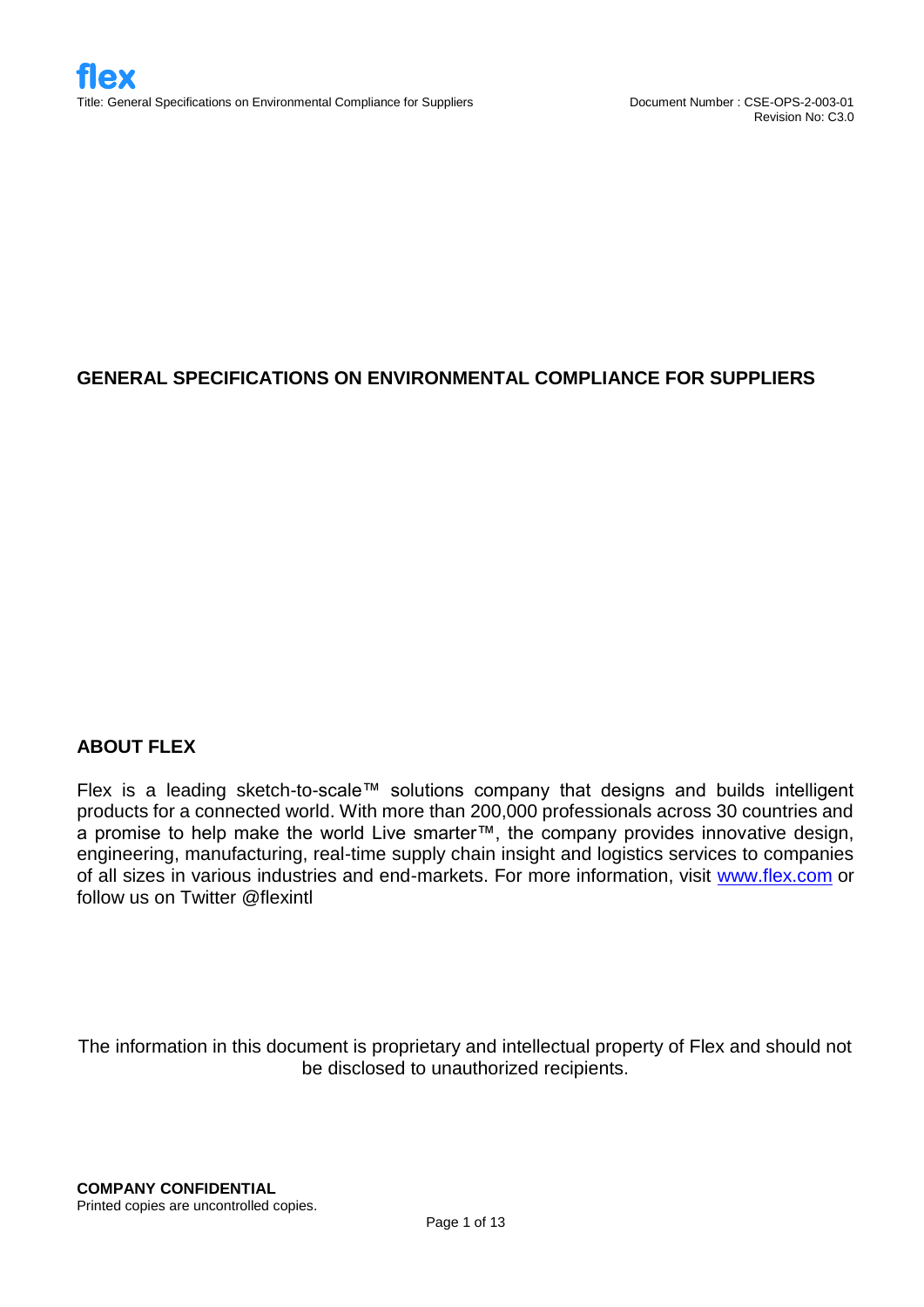# **TABLE OF CONTENTS**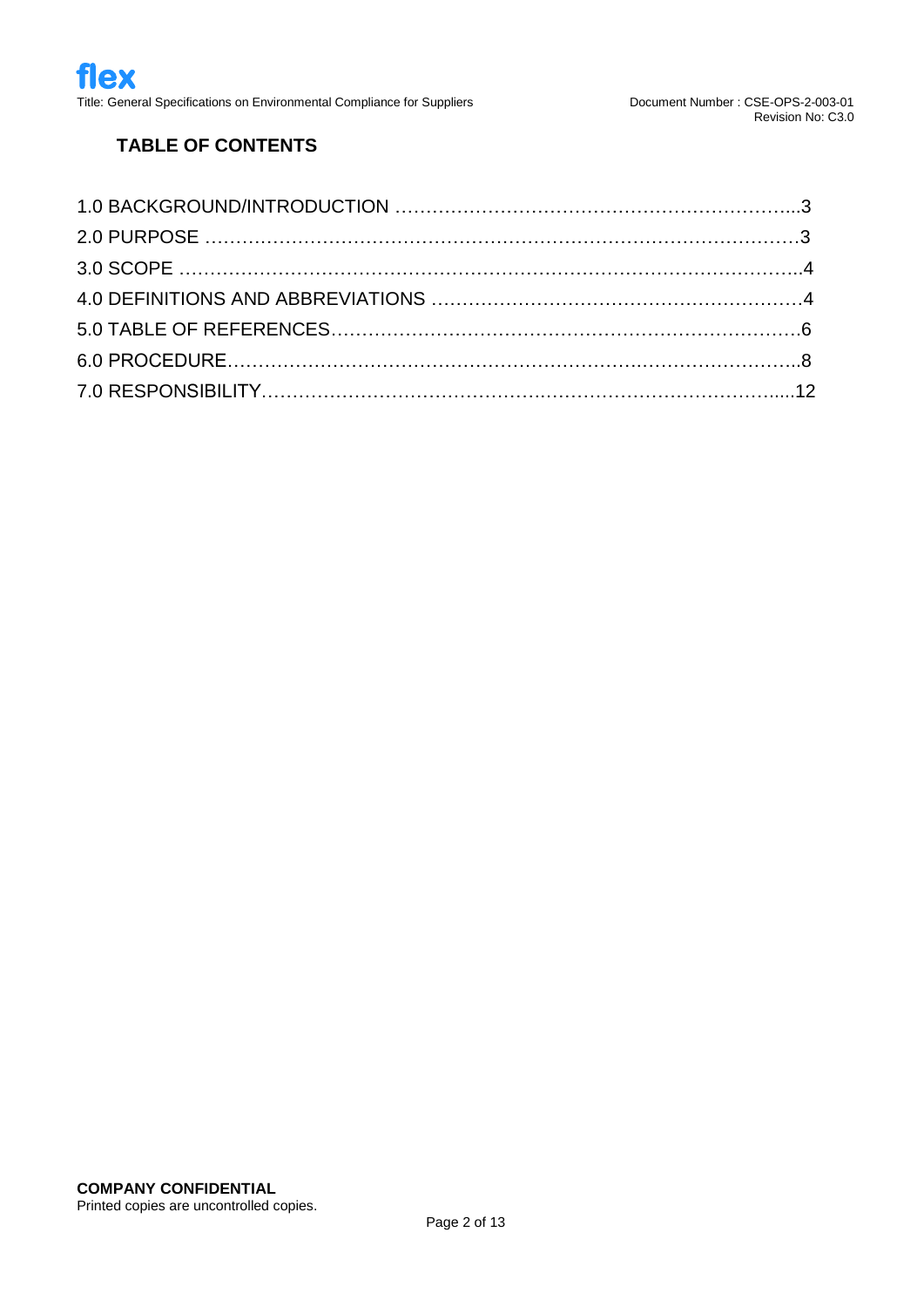#### **1.0 BACKGROUND/INTRODUCTION**

This specification serves as a Flex environmental compliance expectations and requirements activities and procedures used for Flex suppliers to comply with identified environmental legal, regulatory, industry, or customer requirements for components and production materials sold to Flex.

#### **2.0 PURPOSE**

This document establishes requirements for Flex suppliers to specifically comply in determining and maintaining the environmental compliance status of the identified materials and or products to identified environmental legal, regulatory, industry or customer requirements.

The following list shows some key Regulations:

a. Directive 2011/65/EU EU RoHS (Recast)

NOTE: RoHS (recast) was published on 8 June 2011 and repealed Directive 2002/95/EC (RoHS) starting 3 January 2013. EEE product scope under RoHS recast will include 3 new categories that will progressively come into implementation towards 21 July 2019. RoHS (recast) continues to restrict the same hazardous substances with the same thresholds as RoHS, but have identified DEHP, DBP, BBP, and HBCDD as priority substances to be reviewed for possible inclusion in the near future into the directive. RoHS (recast) requires finished EEE manufactured in and shipped into the EU to bear the CE mark and requires manufacturers to keep a Declaration of Conformity and technical files to document conformity to the directive. All these new requirements may trigger more demands for test reports and systematic management in the supply chain.

- b. Directive 2015/863 Amending Annex II to Directive 2011/65/EU
- c. Regulation EC No 1907/2006 REACH (Restriction, Evaluation, Authorization and Restriction of Chemicals)
- d. China RoHS China Romess Administrative measures on the control of pollution caused by Electronic Information Products
- e. California Proposition 65 The Safe Drinking Water and Toxic Enforcement Act of 1986
- f. Directive 2006/66/EC Batteries and Accumulators and Waste Batteries and **Accumulators**
- g. Directive 94/62/EC Packaging and Packaging Waste
- h. Directive 2012/19/EU Waste Electrical and Electronic Equipment

i. Conflict Minerals "Dodd-Frank Act" means the Dodd-Frank Wall Street Reform and Consumer Protection Act's provision and corresponding enabling regulations regarding conflict minerals, including regulations passed by the Securities and Exchange Commission and other applicable laws. Whether or not Supplier is subject to the Dodd-Frank Act, requires that US publicly traded companies must conduct due diligence on the 3TG on their supply chains and file reports with the US Securities and Exchange Commission

### **COMPANY CONFIDENTIAL**

Printed copies are uncontrolled copies.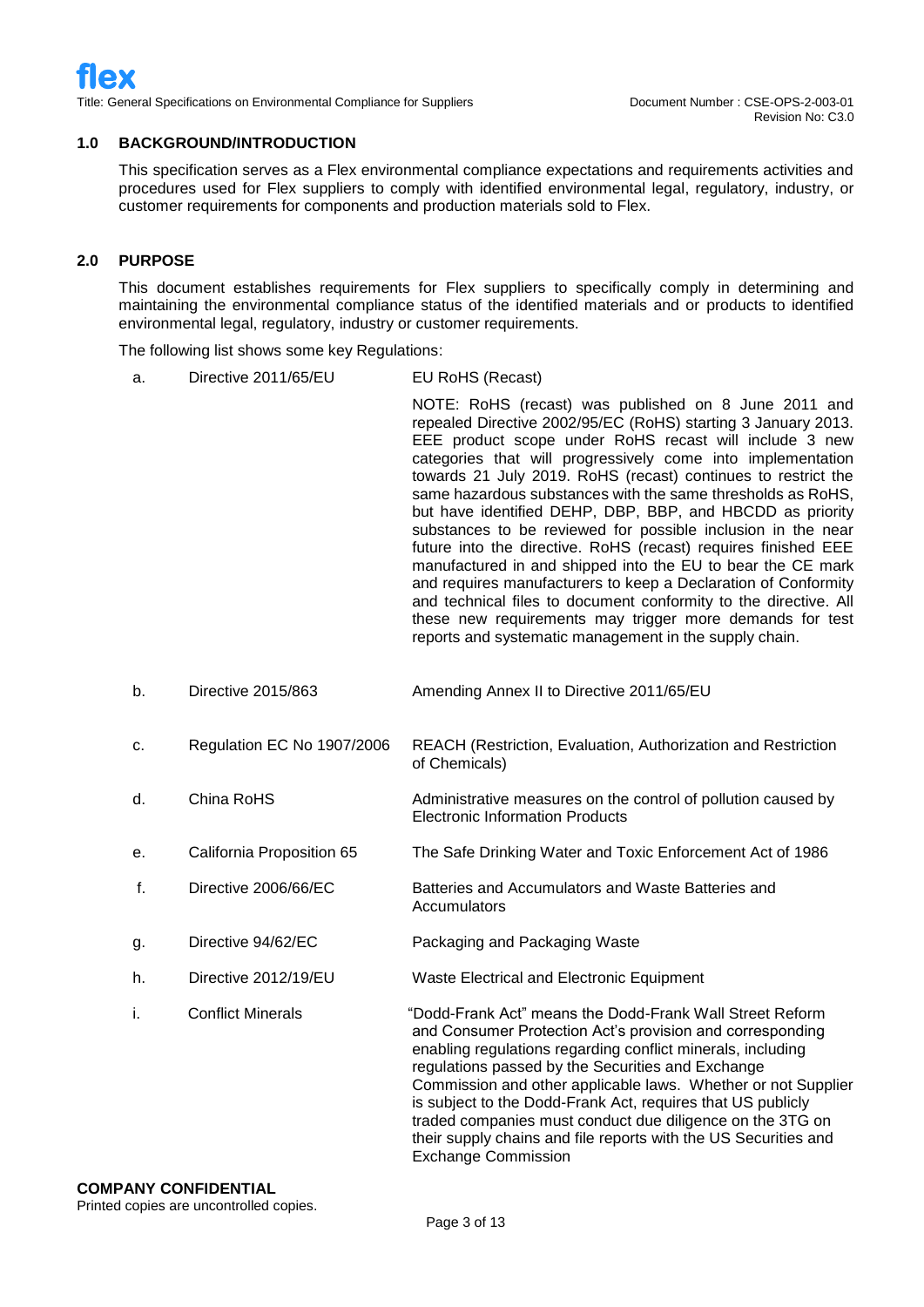#### **3.0 SCOPE**

This general specification applies to all materials, components, parts, assemblies and/or products supplied to Flex for the manufacture of electrical & electronic equipment applicable under the specific legal regulations, and also where this specification is cited on respective Flex part number drawings, part or product specifications, procurement agreements, purchase contracts, purchase orders or other procurement documentation. The supplier is responsible for compliance with this specification as well as for any subcontracted operations and procured materials, components, parts, assemblies or products used in the manufacture of materials, components, parts, assemblies and products for applications by Flex and its customers. Suppliers are required to have processes in place to monitor changes in applicable environmental legal, regulatory, industry, or customer requirements to determine the impact of the changes to their operations and products that are supplied to flex and take appropriate actions to ensure continuing conformance.

#### **4.0 DEFINITIONS and ABBREVIATIONS**

|           | 4.1. Product                           | A product is a conglomeration of assembled parts as finished goods and a<br>whole entity ready for end-user application & usage.                                                                                                                                                                                                                                                                                                                                                                                                                                                                                                           |
|-----------|----------------------------------------|--------------------------------------------------------------------------------------------------------------------------------------------------------------------------------------------------------------------------------------------------------------------------------------------------------------------------------------------------------------------------------------------------------------------------------------------------------------------------------------------------------------------------------------------------------------------------------------------------------------------------------------------|
|           | 4.2. Assembly                          | An assembly is a collection of components and materials that are not<br>intended to be disassembled or cannot reasonably be disassembled without<br>the use of a specialized tool, by the end user.                                                                                                                                                                                                                                                                                                                                                                                                                                        |
| 4.3. Part |                                        | A part is any item or assembly that a supplier sells to Flex that is incorporated<br>into Flex products.                                                                                                                                                                                                                                                                                                                                                                                                                                                                                                                                   |
| 4.4.      | Component                              | A component is a combination of homogeneous materials that have been<br>formed into a single manufactured part.                                                                                                                                                                                                                                                                                                                                                                                                                                                                                                                            |
| 4.5.      | <b>Material</b>                        | Materials are items used to construct parts. A material is always made up of<br>one or more substances.                                                                                                                                                                                                                                                                                                                                                                                                                                                                                                                                    |
| 4.6.      | <b>Substance</b>                       | A substance is a chemical element, compound, or polymer (if it has a CAS<br>number). All substances are materials, but all materials are not necessarily<br>substances. For example: brass is a material that is made up of copper and<br>zinc substances. Zinc metal is a material and a substance. Polycarbonate is<br>a material and a substance because there is a CAS number (25037-45-0) for<br>it. Lexan is the brand name for a material. Lexan is not a substance because<br>it can include other constituents besides the polycarbonate substance and<br>because it does not have a CAS number.                                  |
| 4.7.      | <b>Full Material Declaration (FMD)</b> |                                                                                                                                                                                                                                                                                                                                                                                                                                                                                                                                                                                                                                            |
|           |                                        | A full material declaration discloses 100% of the homogenous materials that<br>are found in the supplied materials/parts and a 100% of all the substances<br>that are contained in those materials. Materials or substances (whether<br>"Intentionally Added" or not) contained in materials/parts purchased (and in<br>turn incorporated into supplier's products) must be disclosed. It is recognized<br>that in certain situations, 100% disclosure by CAS Registry Number may not<br>be feasible due to the confidentiality or proprietary nature of the information.                                                                  |
| 4.8.      | <b>Homogenous material</b>             | A unit that cannot be mechanically disjointed in single materials or any<br>material that is not mechanically divisible (disassembled, cut or ground) into<br>separate material constituents. The term "homogeneous" is understood as "of<br>uniform composition throughout". Examples of homogeneous materials are<br>individual types of: plastics, ceramics, glass, metals, alloys, paper, board,<br>resins, and coatings. The term "mechanically disjointed" means that the<br>materials can be, in principle, separated by mechanical actions such as for<br>example: unscrewing, cutting, crushing, grinding and abrasive processes. |
|           | <b>COMPANY CONFIDENTIAL</b>            |                                                                                                                                                                                                                                                                                                                                                                                                                                                                                                                                                                                                                                            |

Printed copies are uncontrolled copies.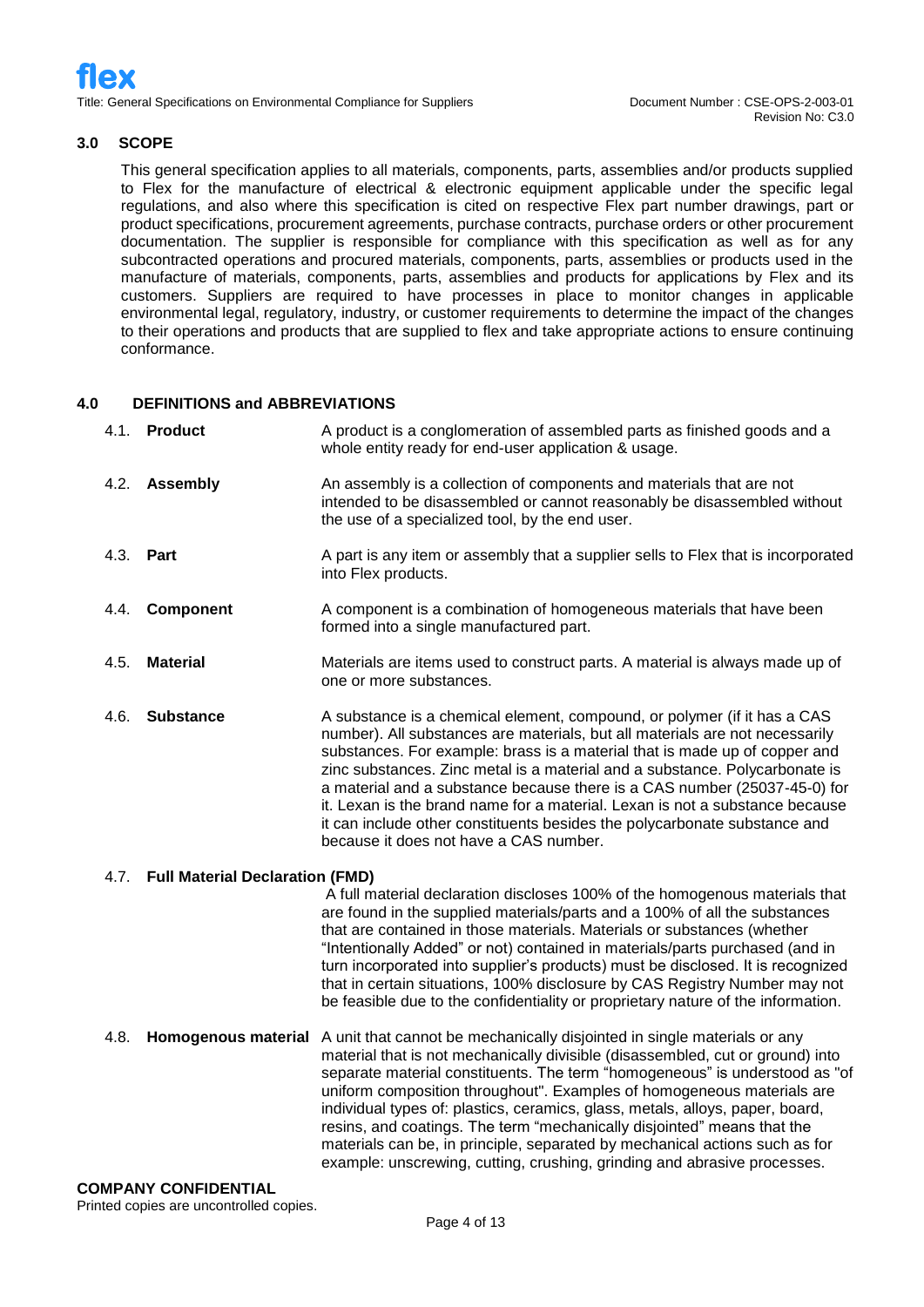| 4.9. RoHS                                       | Acronym for European Union Directive on the restriction of the use of certain<br>hazardous substances in electrical and electronic equipment.                                                                                                                                                                                                                                                                                                                                                                                                                                                                                                                                                                                                                                                        |  |  |  |
|-------------------------------------------------|------------------------------------------------------------------------------------------------------------------------------------------------------------------------------------------------------------------------------------------------------------------------------------------------------------------------------------------------------------------------------------------------------------------------------------------------------------------------------------------------------------------------------------------------------------------------------------------------------------------------------------------------------------------------------------------------------------------------------------------------------------------------------------------------------|--|--|--|
| 4.10. RoHS Compliant                            | Material, part, component, assembly or product that complies with the<br>European Union Directive on the restriction of the use of certain hazardous<br>substances in electrical and electronic equipment including any applicable<br>exemptions.                                                                                                                                                                                                                                                                                                                                                                                                                                                                                                                                                    |  |  |  |
| 4.11. Supplier Certificate of Compliance (SCOC) |                                                                                                                                                                                                                                                                                                                                                                                                                                                                                                                                                                                                                                                                                                                                                                                                      |  |  |  |
|                                                 | A declaration by suppliers that certifies the compliance of the parts or<br>products indicated in the declaration with the environmental legislations,<br>standards, or substance restrictions the declaration references.                                                                                                                                                                                                                                                                                                                                                                                                                                                                                                                                                                           |  |  |  |
| 4.12. REACH                                     | Acronym for European Union regulation on the Restriction, Evaluation,<br>Authorization and Reduction of Chemicals. This regulation requires all<br>substances, chemicals and materials to be registered to appropriate<br>authorities and communicated, including all uses, bi-directionally along the<br>supply chain.                                                                                                                                                                                                                                                                                                                                                                                                                                                                              |  |  |  |
| 4.13. IMDS                                      | International Material Data System. The IMDS (International Material Data<br>System) is the automobile industry's material data system. Initially, it was a<br>joint development of Audi, BMW, Daimler, DXC, Ford, Opel, Porsche, VW<br>and Volvo. Further manufacturers have meanwhile joined the community and<br>IMDS has become a global standard used by almost all of the global OEMs.<br>Talks are being held with further manufacturers regarding their participation<br>in IMDS. In IMDS, all materials used for automobile manufacturing are<br>collected, maintained, analyzed and archived. Using the IMDS, it is possible<br>to meet the obligations placed on automobile manufacturers, and thus on<br>their suppliers, by national and international standards, laws and regulations. |  |  |  |
| 4.14. ELV:                                      | End of Life Vehicle. Legal and industry requirements that set clear quantified<br>targets for reuse, recycling and recovery of the ELVs and their components. It<br>also pushes producers to manufacture new vehicles without hazardous<br>substances (in particular lead, mercury, cadmium and hexavalent chromium),<br>thus promoting the reuse, recyclability and recovery of waste vehicles.                                                                                                                                                                                                                                                                                                                                                                                                     |  |  |  |
| 4.15. GBS/PEC Team                              | This team is responsible for performing material compliance analysis and<br>interfacing with the sites and suppliers to achieve the analysis once a service<br>request has been received.                                                                                                                                                                                                                                                                                                                                                                                                                                                                                                                                                                                                            |  |  |  |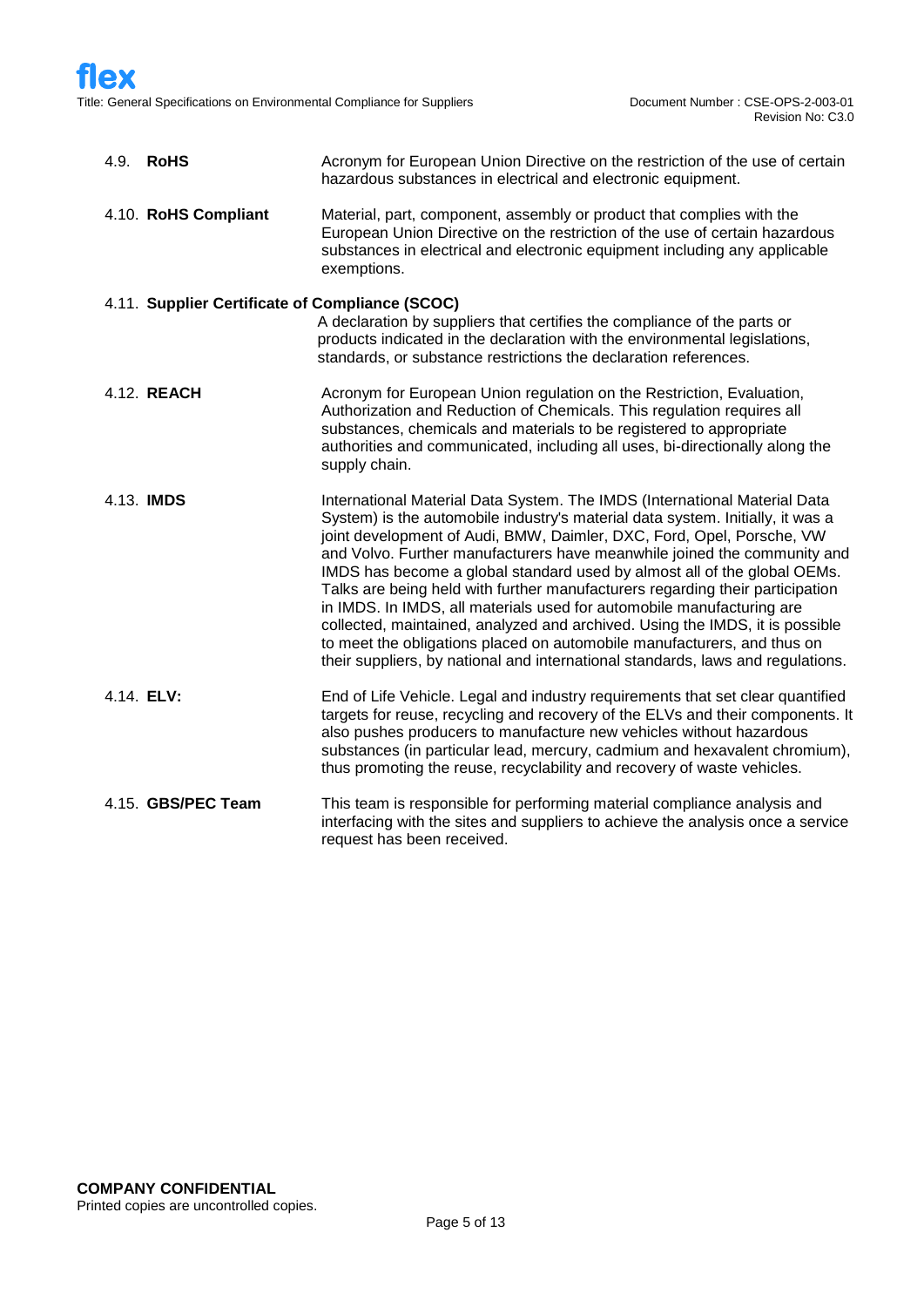## **5.0 TABLE OF REFERENCES**

| <b>Document Title</b>                                                                                                                                   | <b>Document</b><br><b>Number</b>                | <b>Link to Document</b>                                                                                                                                                                                                                                                                                                                                                                                                                                                                                                                            |  |  |
|---------------------------------------------------------------------------------------------------------------------------------------------------------|-------------------------------------------------|----------------------------------------------------------------------------------------------------------------------------------------------------------------------------------------------------------------------------------------------------------------------------------------------------------------------------------------------------------------------------------------------------------------------------------------------------------------------------------------------------------------------------------------------------|--|--|
| <b>EU Directive</b><br>2011/65/EC<br>RoHS <sub>2</sub><br>Restriction of<br>directive<br>Hazardous<br>(2011/65/EU)<br>Substances (RoHS).<br>Recast      |                                                 | <b>EU Commission Guidance</b><br>http://ec.europa.eu/environment/waste/rohs_eee/legis_en.htm<br>Legislation<br>http://eur-lex.europa.eu/legal-<br>content/EN/TXT/?uri=CELEX:32011L0065<br>Amendment - DIRECTIVE (EU) 2017/2102 OF THE<br>EUROPEAN PARLIAMENT AND OF THE COUNCIL of 15<br>November 2017 amending Directive 2011/65/EU on the<br>restriction of the use of certain hazardous substances in<br>electrical and electronic equipment.<br>https://eur-lex.europa.eu/legal-<br>content/EN/TXT/?gid=1512061986553&uri=CELEX:32017L21<br>02 |  |  |
| RoHS 3 (EU<br>2015/863)                                                                                                                                 | RoHS <sub>3</sub><br>directive<br>(2015/863/EU) | Amending Annex II to Directive 2011/65/EU<br>http://eur-lex.europa.eu/legal-<br>content/EN/TXT/?uri=uriserv:OJ.L_.2015.137.01.0010.01.ENG                                                                                                                                                                                                                                                                                                                                                                                                          |  |  |
| <b>EU Directive</b><br>1907/2006<br>Regulation<br>Registration,<br>Evaluation,<br>(EC)<br>Authorization and<br>1907/2006<br>Restriction of<br>Chemicals |                                                 | https://echa.europa.eu/regulations/reach/legislation                                                                                                                                                                                                                                                                                                                                                                                                                                                                                               |  |  |
| <b>REACH</b><br><b>Regulation EC</b><br><b>REACH SVHC</b><br>1907/2006 -<br><b>SVHC</b><br>Candidate list                                               |                                                 | https://echa.europa.eu/candidate-list-table                                                                                                                                                                                                                                                                                                                                                                                                                                                                                                        |  |  |
| <b>REACH</b><br><b>Regulation EC</b><br><b>REACH</b><br>1907/2006 -<br><b>AUTHORIZATION</b><br>Authorization<br>list                                    |                                                 | https://echa.europa.eu/addressing-chemicals-of-<br>concern/authorisation/recommendation-for-inclusion-in-the-<br>authorisation-list/authorisation-list                                                                                                                                                                                                                                                                                                                                                                                             |  |  |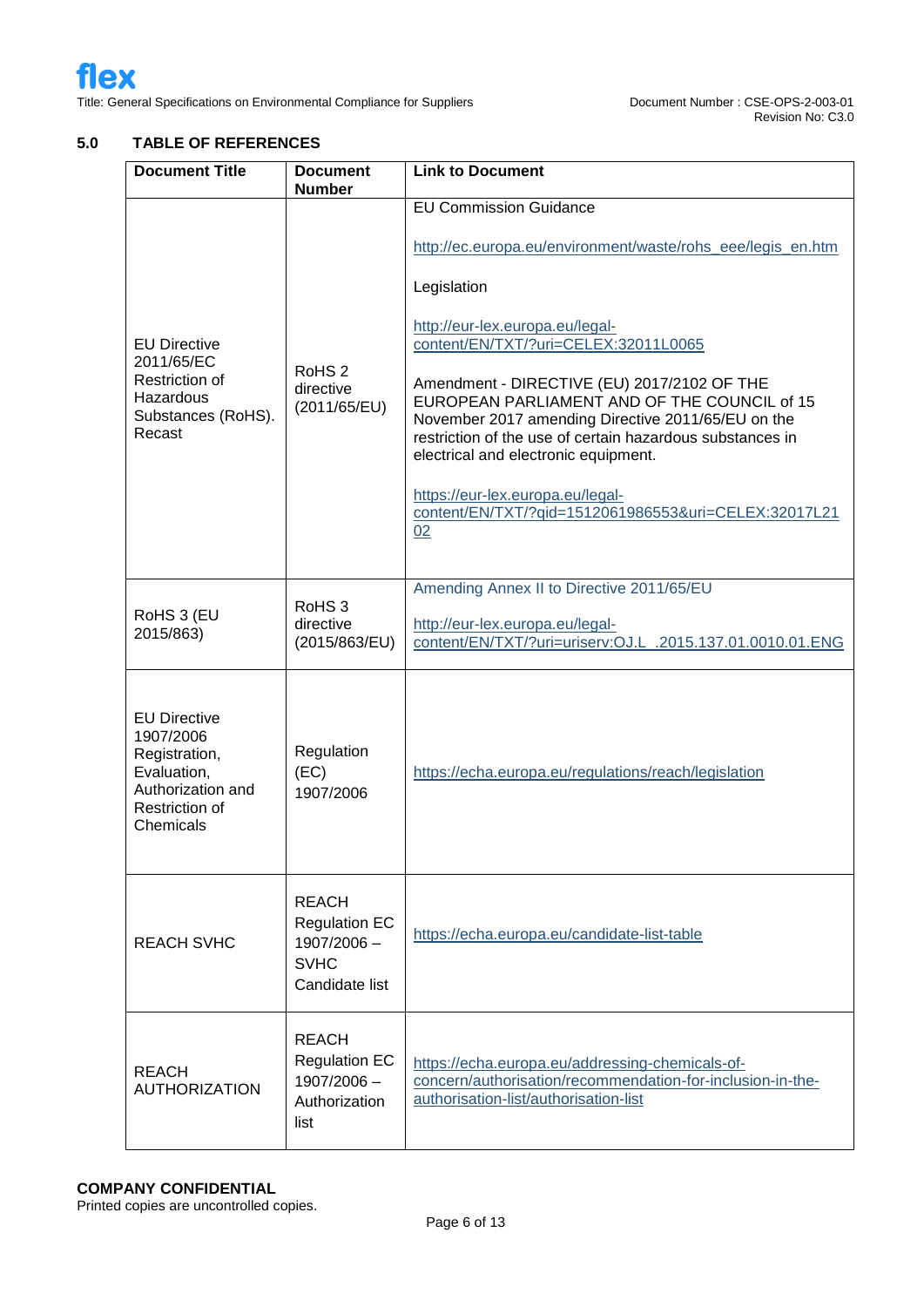| <b>REACH</b><br><b>RESTRICTION</b>                                                                                                       | <b>REACH</b><br><b>Regulation EC</b><br>1907/2006 -<br><b>Restricted list</b> | https://echa.europa.eu/addressing-chemicals-of-<br>concern/restrictions/substances-restricted-under-reach |  |  |
|------------------------------------------------------------------------------------------------------------------------------------------|-------------------------------------------------------------------------------|-----------------------------------------------------------------------------------------------------------|--|--|
| <b>EU Directive</b><br>2009/125/EC<br>Ecodesign<br>requirements for<br>energy-related<br>products (ErP)                                  | <b>Directive</b><br>2009/125/EC                                               | https://eur-lex.europa.eu/legal-<br>content/EN/ALL/?uri=CELEX%3A32009L0125                                |  |  |
| <b>Global Automotive</b><br>Declarable<br>Substance List<br>(GADSL)                                                                      | <b>GADSL</b>                                                                  | http://www.gadsl.org/                                                                                     |  |  |
| <b>Flex Supplier</b><br>Manual and<br>Environmental<br>Procurement<br>Guidelines                                                         | CES-MAT-4-<br>001-00                                                          | https://flex.com/other/supplier-information-supplier-quality                                              |  |  |
| <b>Flex Specification</b><br>for Procurement of<br>Lead (Pb)-Free<br>Electronic and<br>Electromechanical<br>Components and<br>Assemblies | CES-MAT-2-<br>003-00                                                          | https://flex.com/other/supplier-information-supplier-quality                                              |  |  |
| Specification of<br>banned and<br>restricted<br>substances for use                                                                       | CES-REG-1-<br>001-00                                                          | https://flex.com/other/supplier-information-supplier-quality                                              |  |  |
| <b>Supplier Quality</b><br>General<br>Requirements                                                                                       | FMS-QMS-3-<br>005-00                                                          | https://flex.com/other/supplier-information-supplier-quality                                              |  |  |
| Anthesis IPC1-752A<br>material declaration<br>user guide                                                                                 | Anthesis IPC<br>1752A Guide                                                   | https://flex.com/other/supplier-information-supplier-quality                                              |  |  |
| Global barcode<br>marking standard for<br><b>EDM</b> material<br>(chemicals)                                                             | MAT-MAT-1-<br>006-00                                                          | https://flex.com/other/supplier-information-supplier-quality                                              |  |  |
| Global barcode<br>marking standards<br>for purchased parts<br>and supplier hubbed<br>parts                                               | MAT-MAT-1-<br>004-00                                                          | https://flex.com/other/supplier-information-supplier-quality                                              |  |  |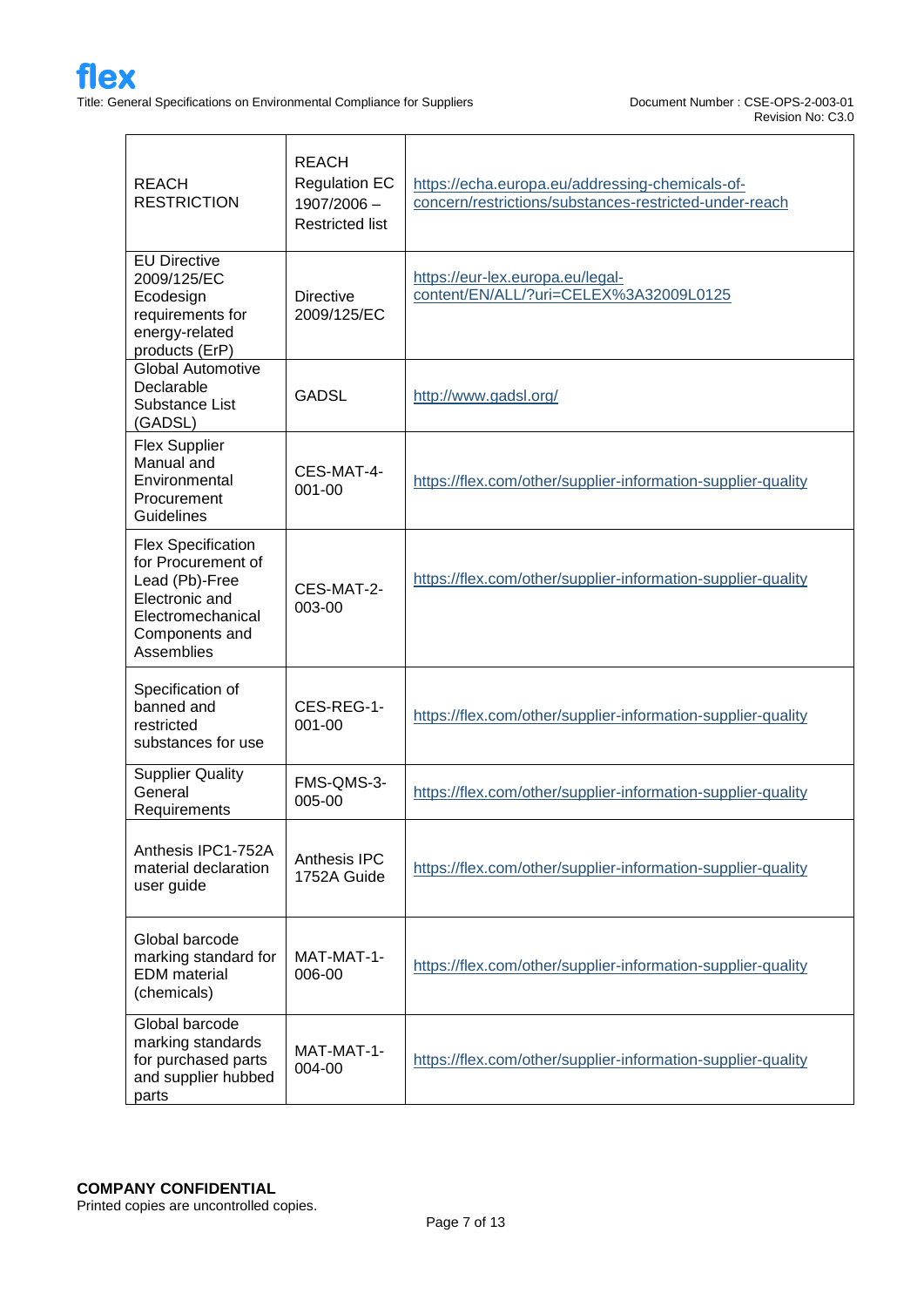#### **6.0 PROCEDURE**

#### **6.1 Flex Expectations on Suppliers Compliance**

- 6.1.1 Flex expects all its materials, components, parts, assemblies and other product suppliers to be actively managing environmental compliance to all legal regulations and any specific Flex requirements. Suppliers must present to Flex how the requirements outlined in this specification are incorporated into their processes and how the requirements of this specification will be met. Progress tracking will be an integral part of supplier business reviews. Flex expects suppliers to align their environmental compliance roadmaps with Flex requirements. In addition, Flex customers may require environmental compliancy above Flex or Legal requirements and suppliers shall be expected to comply. As most industry components are environmental compliant, suppliers are expected to support any non-environmental compliant component requirements through direct or alternative source arrangements.
- 6.1.2 Flex expects its suppliers to inform Flex of any anticipated technology or cost issues that may affect the supplier's ability to support Flex's environmental compliant and noncompliant requirements. There should be minimal cost impact to Flex for environmentally compliant materials, components, parts, assemblies, products or services. In any event, suppliers are required to provide a mitigation plan for cost structure impacted, and to update Flex on the cost reduction plan or roadmap at least on a quarterly basis. Flex reserves the right to endorse the approval under general contract review with suppliers.
- 6.1.3 Flex expects its suppliers to identify issues that may impact the quality, yield or long-term reliability of parts, assemblies or products. Flex expects environmentally compliant materials, components, parts, assemblies or products supplied to Flex to be of equal or greater quality than non-compliant materials, components, parts, assemblies or products.
- 6.1.4 Suppliers are responsible to notify Flex if any banned or environmentally reportable substances are used in materials, components, parts, assemblies or products provided to Flex.
- 6.1.5 Suppliers are expected to provide a unique manufacturer Part Number for any part that is compliant, and suppliers are expected to have an effective management system to prevent the mixing of compliant and non-compliant parts. This should include an effective marking/labeling strategy for packaging, parts, and documentation. Suppliers are required to endorse standardized or internal part re-numbering system of their own choice. For those parts that are already available as compliant, the same part numbers may be retained, but the suppliers must ensure that old non-compliant parts are no longer available on shelves or purchasable through third parties.
- 6.1.6 Flex may, at its discretion, request a self-assessment or on-site audit of a supplier's environmental capability. Supplier shall be expected to fully comply with such requests and submit all materials requested, in the time frame defined, to validate such environmental capabilities. Corrective actions resulting from deficiencies identified in these assessments shall be resolved by supplier within the time frame defined in the issued corrective action. Supplier may be required to provide documented evidence of such corrective actions to meet Flex requirements
- 6.1.7 Suppliers are expected to provide the Requested Compliance Information to Flex within 5 Business days.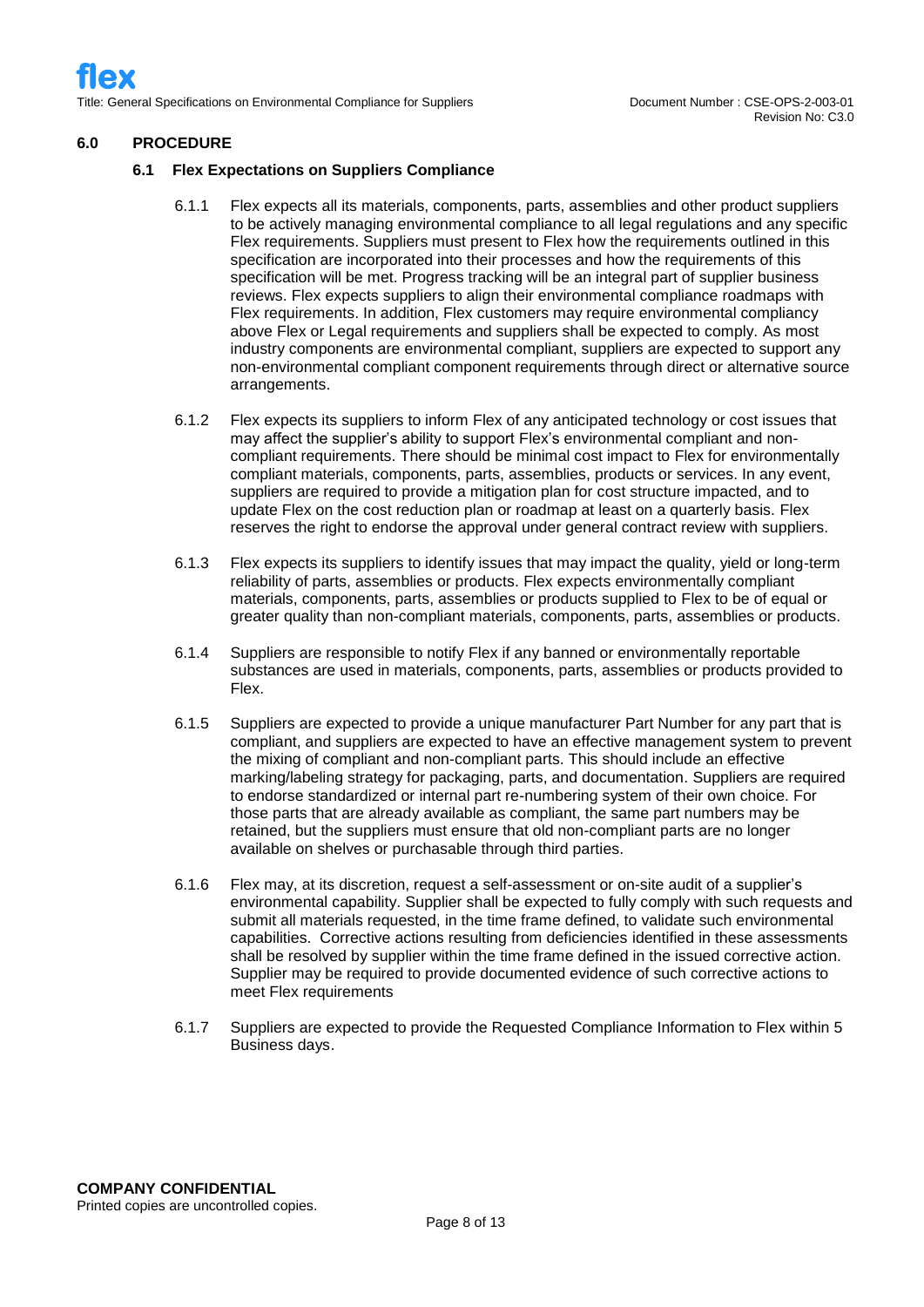#### **6.2 General Compliance Requirements**

- 6.2.1 Flex fully endorses all legal regulations regarding environmental compliance. Suppliers must assist Flex in achieving compliance with the respective legislation, and work with Flex and its customers well in advance and before the requirements come into effect to allow any potential product re-qualifications, new product introductions, etc.
- 6.2.2 Suppliers must ensure and guarantee that materials, components, parts, assemblies and/or products provided to Flex do not contain restricted substances above prescribed allowable amounts. This restriction applies to all substances and compounds containing these substances defined in the relevant Legal, Flex or Customer requirements. These substances and compounds must not be in or on any materials, components, parts, subassemblies or products, except for the exemptions listed under environmental legal, regulatory, industry or customer requirements. Flex team will be periodically checking which part compliance status has changed due to new regulations or expiring exemptions. Supplier must perform impact analysis on the affected part list and send to Flex for feedback and take necessary precautions to ensure compliance.
- 6.2.3 The maximum concentrations of banned substances shall be in accordance with the applicable environmental Directives or as directed by Flex for its customers. The maximum allowable level found in a homogeneous material (e.g. metal, adhesive, paint, plastic, plating, etc.), cannot exceed the maximum concentration levels stipulated by the relevant Directive(s).
- 6.2.4 Suppliers of components used in products (direct materials) are required to confirm their compliance with all applicable global government environmental regulations or customer specific requirements as advised by Flex.
- 6.2.5 Suppliers of production materials used to manufacture products (indirect materials) are required to confirm their compliance with all applicable governmental regulations and Flex Specification of Banned and Restricted Substances.
- 6.2.6
- 6.2.7 Flex team will be periodically checking which part compliance status has changed due to new regulations or expiring exemptions. Supplier must perform impact analysis on the affected part list and send to Flex for feedback and take necessary precautions to ensure compliance.
- 6.2.8 Suppliers shall provide confirmation of compliance on request from Flex using IPC1752A format delivered in XML format (Ref 5.09). Suppliers may use their own tools to create IPC1752A XML files. Alternatively, suppliers who do not have their own tools are directed to use the [Anthesis IPC1-752A material declaration template](https://flex.com/-/media/Project/Flex/BrandSite/other-pdf/supplier-information/supplier-quality/Anthesis_IPC1-752A_Material_Declaration.xlsm) to create IPC1752A XML declarations.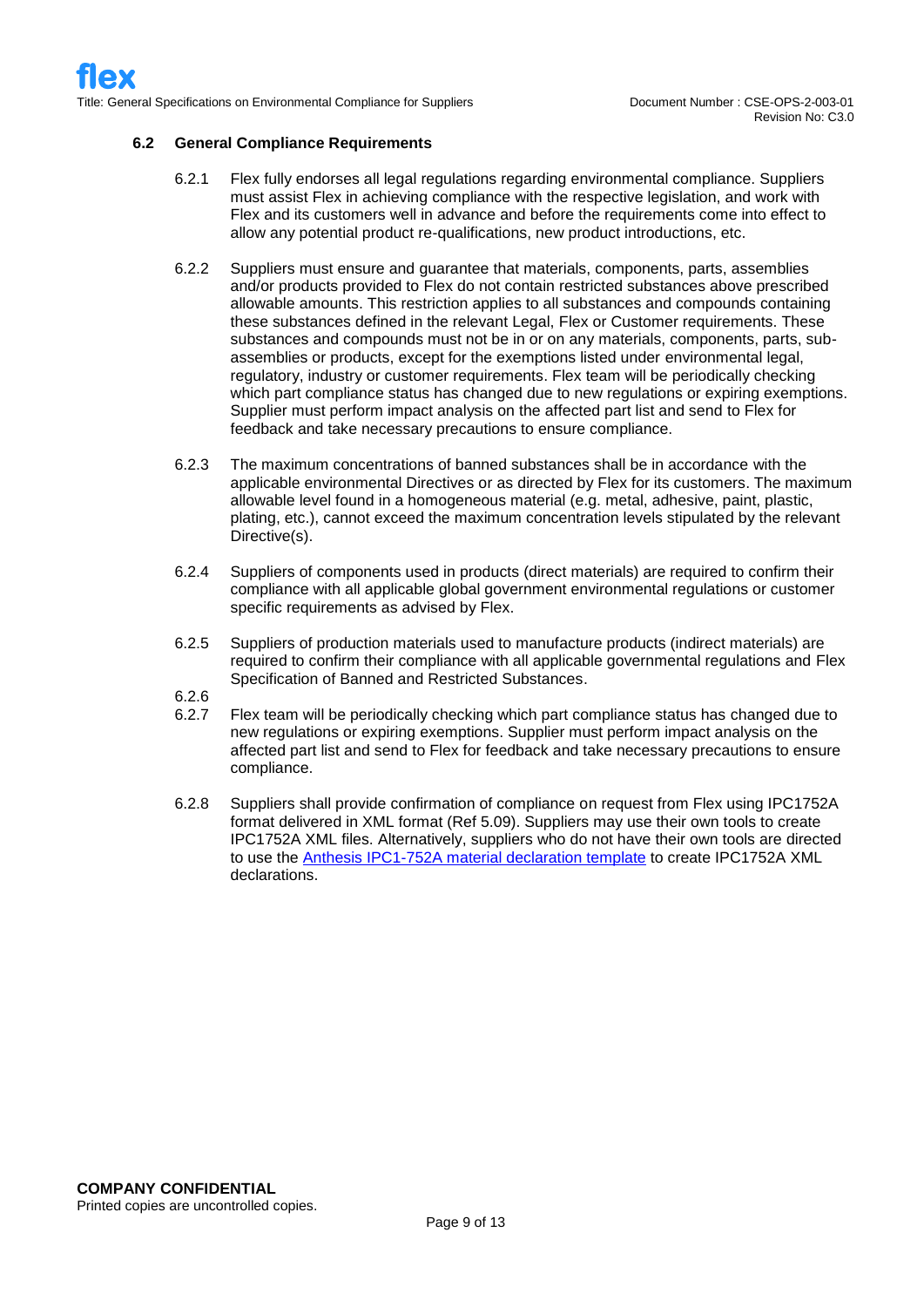| At Flex discretion dependent on compliance requirements, declaration requests may be |  |
|--------------------------------------------------------------------------------------|--|
| made by IPC1752A class per the table below:                                          |  |

| Class | Description                                                                                                                       | Declaration Type            | Detail Requirements                                                                                                                                                                                                |
|-------|-----------------------------------------------------------------------------------------------------------------------------------|-----------------------------|--------------------------------------------------------------------------------------------------------------------------------------------------------------------------------------------------------------------|
| А     | Reporting in Query/Reply<br>format                                                                                                | Query/Reply                 | Supplier provides responses to standard<br>queries and/or optional custom queries                                                                                                                                  |
| B     | Material group reporting                                                                                                          | Material Group              | Supplier states the amount of different<br>groupings of materials within a product.                                                                                                                                |
| C     | JIG-101 substance category<br>reporting for the product<br>Additional substance<br>categories reporting at the<br>product level   | Substance<br>summary groups | Supplier provides mass and/or<br>concentration of JIG-101 substance<br>category at the product level if above<br>thresholds.<br>Additional substance categories can be<br>added and reported at the product level. |
| D     | Substances reporting at the<br>homogeneous material level.<br>JIG-101 substances and<br>additional substances are<br>accommodated | Full substances             | Supplier provides location, mass,<br>substances at homogeneous material<br>level                                                                                                                                   |

Completed declarations must be returned to the Flex individual making such request or may be emailed to GBS team at: [in.gbsengecmgatekeeper@flex.com](mailto:in.gbsengecmgatekeeper@flex.com)

- 6.2.9 Irrespective of the IPC1752A declaration class submitted, all suppliers MUST provide a signed "Supplier Certificate of Compliance". These SCoC's are integral to the declaration forms but suppliers may attach their own documents if preferred.
- 6.2.10 Supplier shall be required to ensure familiarity and understanding of the documentation necessary to submit correct environmental IPC1752A declarations to Flex. The "Anthesis IPC1-752A material declaration template" is available at the Supplier Quality Web page:

<https://flex.com/other/supplier-information-supplier-quality>

In addition, for those suppliers who use the Anthesis IPC-1752, suppliers shall read and understand the "Anthesis IPC1-752A material declaration user guide" published on the Support page of that web site.

Alternatively, at Flex discretion, supplier may be required to take specific training programs from Flex to properly understand environmental compliance requirements and to submit correct environmental declarations.

- 6.2.11 All suppliers to Flex are required to comply with Flex Lead Free requirements as specified in Flex "Specification for Procurement of Lead (Pb) Free Electronic and Electromechanical Components and Assemblies". Evidence of compliance shall be required on request from Flex.
- 6.2.12 Device datasheets should clearly indicate the termination solder composition, maximum component temperature rating, recommended & absolute reflow profile limits, and the moisture sensitivity rating. If this information is not present on the datasheet, suppliers shall provide a clear reference where such information can be located.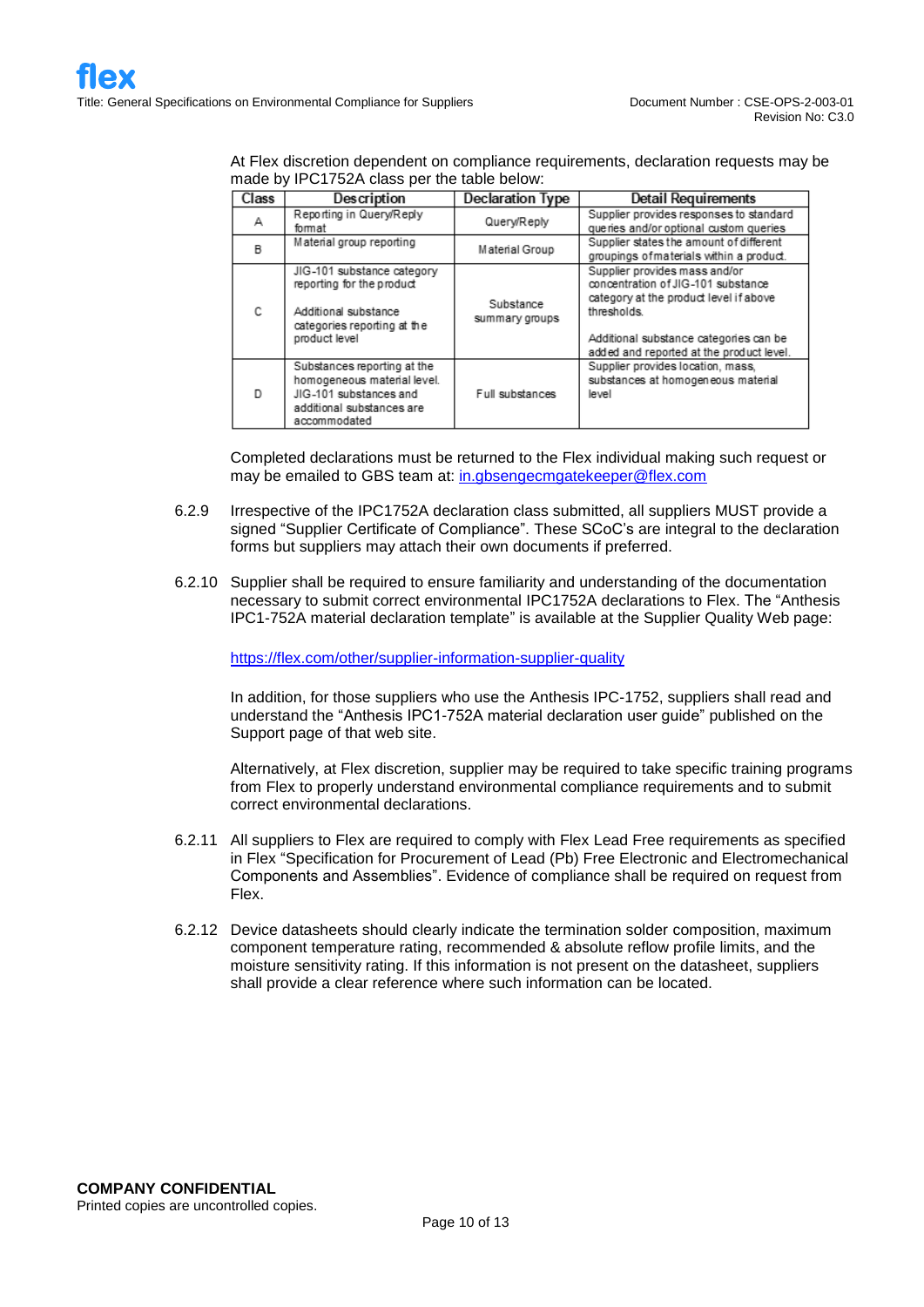#### **6.3 Customer Specific Requirements**

Frequently, unique environmental requirements are needed to fulfill Flex's customer product environmental specifications. Such requirements may entail differences from the legal limits of various environmental requirements, additions to existing banned substance requirements, reduction or bans on all halogen substances or any activity necessary to comply with a customer "Green" requirement. Suppliers are required to consult with Flex and its customer on a case by case basis.

- 6.3.1 Customer unique requirements will be specifically identified by the Flex Global Environmental Management team or defined in a Product Environmental Specification for a product
- 6.3.2 As required, substance data at a full homogeneous level may be required. Suppliers shall provide such data at Flex request via the IPC1752A Class D format.
- 6.3.3 A 3rd party laboratory report shall accompany all material content declarations. This will provide validation of the material content declaration data submitted.
- 6.3.4 On flex approval, lab reports may be provided from the suppliers' own laboratory. Recommend the use test lab: SGS, INTERTEK, TUV, CTI

#### **6.4 Conflict Minerals**

Supplier must have a policy to reasonably assure that the 3TG (tantalum, tin, tungsten, and gold) in Product does not directly or indirectly finance or benefit armed groups that are offenders of serious human rights abuses in the Democratic Republic of the Congo or an adjoining country. Supplier will exercise due diligence to comply with and demonstrate compliance with the "Dodd Frank Act Section 1502".

Flex is an active member of the Conflict Free Sourcing Initiative and the Due Diligence sub-team. Flex has adopted the tools and programs released by these organizations as part of our corporate Conflict Minerals Due Diligence activities.

Supplier will:

- (a) exercise due diligence on the source and chain of custody of 3TG used in product;
- (b) provide Flex with a complete and accurate conflict mineral report detailing the source and chain of custody of conflict minerals (Conflict Minerals Reporting Template (CMRT)) for all materials, components, and subcomponents used in the Product

#### **6.5 RoHS Compliant & Lead-Free Marking/Identification**

Flex endorses IPC/JEDEC J-STD-609B-2016, Marking and Labeling of Components, PCBs and PCBAs to Identify Lead (Pb), Lead-Free (Pb-Free) and Other Attributes

6.5.1 All components or parts should have the outer packaging boxes and inner package material (tray, tube, reel, etc.) marked with some form of traceable information indicating that the components or parts are lead-free/RoHS compliant per JESD97 classification. This marking should also appear on the component or part package where there is room for such a marking.

6.5.2 All RoHS/ environmentally compliant components or parts should have a new Manufacturer P/N's assigned. Suffix or prefix additions to existing P/N structures are acceptable.

6.5.3 Suppliers shall provide any additional markings to components, inner packaging or outer packaging as required and specified by Flex.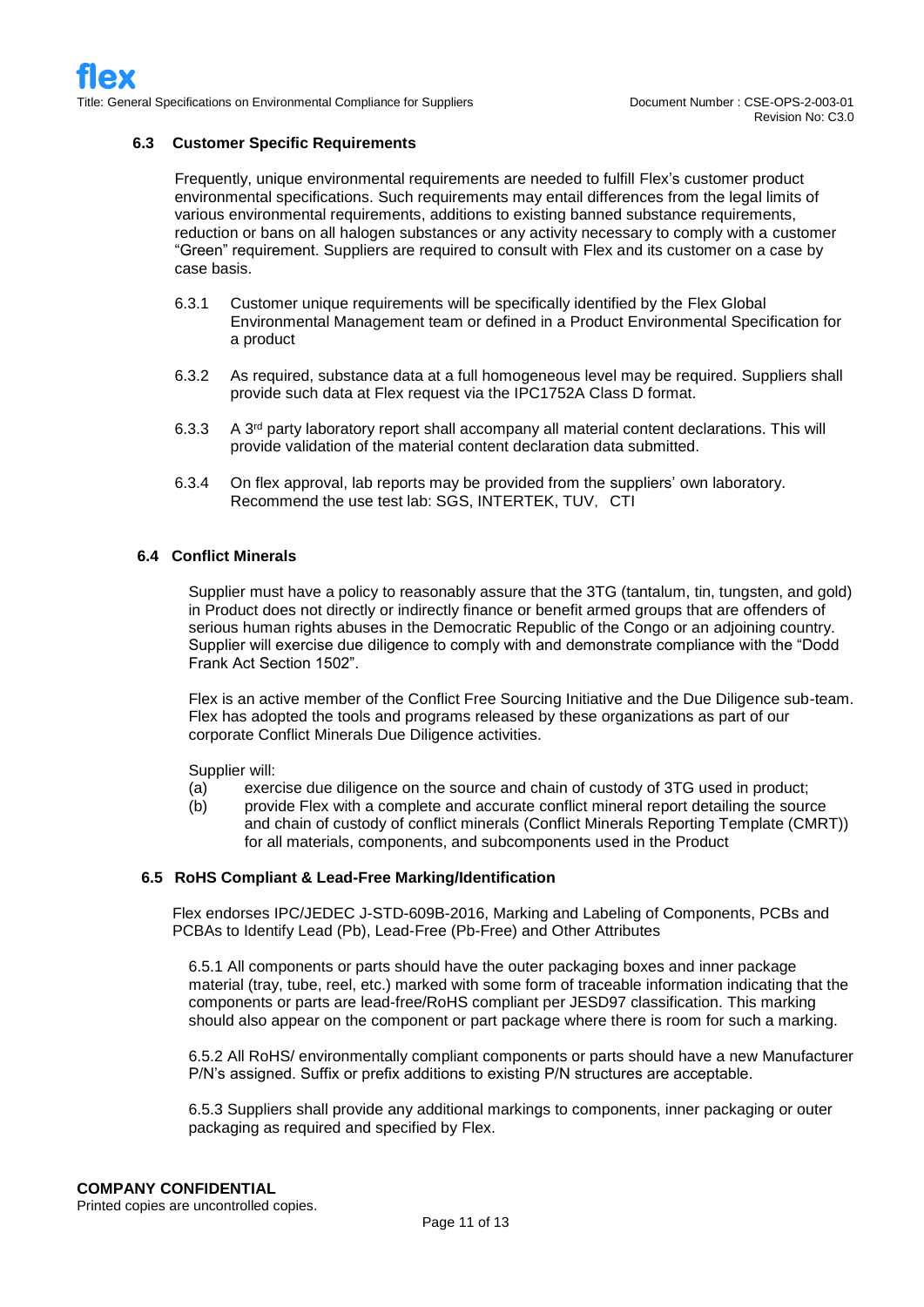#### **6.6 Requirements on Product Change Notification (PCN)**

Supplier shall manage all Product Change Notifications (PCN) per Flex requirements defined in Supplier General Quality Requirements (ref 5.14).

Sample devices and qualification data shall be made available to Flex prior to the release of the PCN or introduction of the new product.

In case of any materials changes to parts (exemptions/changes to regulations), supplier needs to share updated IPC 1752A files for parts affected flex immediately.

#### **6.7 Verification of Compliance**

At Flex request, suppliers shall provide Flex with, analytical test data that demonstrates the compliance of parts, components or products sold to Flex with any applicable provision of this specification. Any additional documentation and/or test data, including documentation and data from the supplier's supply chain, which demonstrates specific supplier actions to verify compliance must be kept on file for a minimum of 10 years and be made available on request within 5 business days.

#### 6.7.1 Analytical Testing

When the measurement of materials content is required to verify compliance, or specifically requested by Flex, the supplier shall use a qualified  $3<sup>rd</sup>$  party lab to perform any required testing.

Supplier internal labs may be used subject to Flex approval.

For testing, the material must be a homogeneous material, or a component processed into a homogeneous state. A homogenous material is a substance or a mixture of substances with a uniform composition (such as solders, resins, coatings, etc.), and a component is a combination of homogeneous materials that have been formed into a single manufactured part.

#### **7.0 RESPONSIBILITY**

- 7.1. Engineering Quality Excellence It shall be this team responsibility to maintain this document, provide periodic updates as industry conditions dictate, and ensure that all Flex sites are made aware of this document and changes thereof. This team also has the responsibility to update any contracts or other suppliers legal documentation that may reference this document.
- 7.2. Corporate Supplier Quality Team It shall be the responsibility of this team to ensure that this document is available on Flex web pages for external access by all suppliers and to ensure that all Preferred Suppliers are made aware of this document and have access to it.
- 7.3. Site Environmental Personnel It shall be the responsibility of site environmental compliance personnel to ensure that this document is made available to all suppliers controlled by the site.